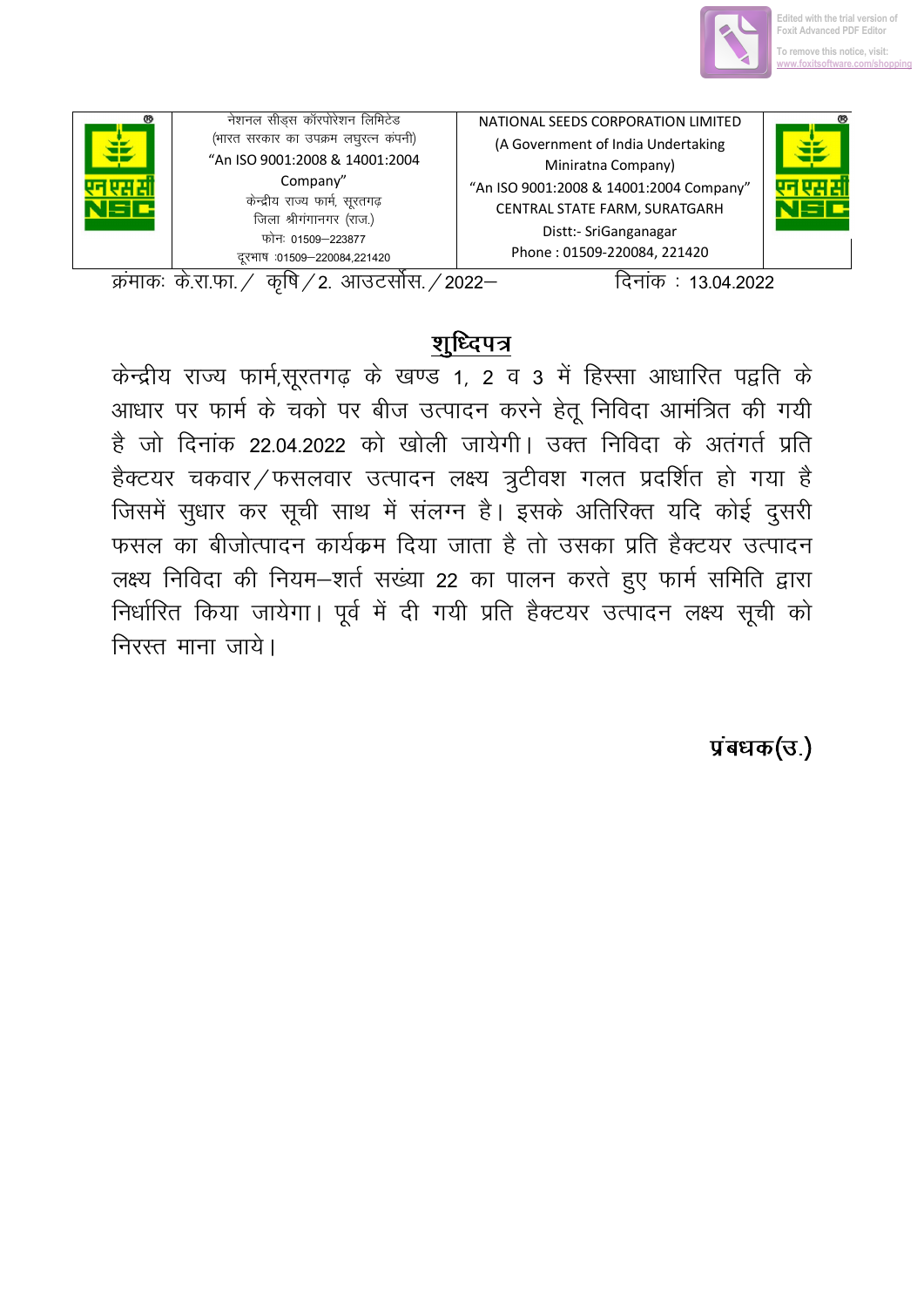

## **NATIONAL SEEDS CORPORATION LTD CENTRAL STATE FARM,SURATGARH**

## **CHAK AND CROP WISE TARGETED YIELD OF PROPOSED FOR OUTSOURCING DURING THE YEAR 2022-23**

Annexure-D

| <b>Block</b>   | Chak          | Crop           | Targeted yied/hacter |
|----------------|---------------|----------------|----------------------|
|                | 35 STG        | <b>PADDY</b>   | 37.96                |
|                |               | <b>MOONG</b>   | 3.12                 |
|                |               | <b>MUSTARD</b> | 12.83                |
|                |               | <b>GRAM</b>    | 9.60                 |
|                |               | <b>WHEAT</b>   | 31.98                |
|                |               | <b>BARLEY</b>  | 26.76                |
|                |               | <b>OAT</b>     | 10.67                |
|                |               | <b>PADDY</b>   | 34.84                |
|                |               | <b>MOONG</b>   | 3.78                 |
|                |               | <b>GUAR</b>    | 4.70                 |
|                | 37 STG        | <b>MUSTARD</b> | 10.61                |
|                |               | <b>GRAM</b>    | 11.87                |
|                |               | <b>WHEAT</b>   | 32.79                |
|                |               | <b>BARLEY</b>  | 34.56                |
|                |               | <b>OAT</b>     | 12.60                |
| <b>Block-1</b> |               | <b>PADDY</b>   | 35.77                |
|                |               | <b>MOONG</b>   | 6.84                 |
|                |               | <b>GUAR</b>    | 3.58                 |
|                | <b>39 STG</b> | <b>MUSTARD</b> | 14.11                |
|                |               | <b>GRAM</b>    | 10.78                |
|                |               | <b>WHEAT</b>   | 29.33                |
|                |               | <b>BARLEY</b>  | 23.57                |
|                |               | <b>OAT</b>     | 10.08                |
|                | <b>41 STG</b> | <b>PADDY</b>   | 46.49                |
|                |               | <b>MOONG</b>   | 4.80                 |
|                |               | <b>MUSTARD</b> | 15.55                |
|                |               | <b>GRAM</b>    | 15.82                |
|                |               | <b>WHEAT</b>   | 32.92                |
|                |               | <b>BARLEY</b>  | 15.65                |
|                | <b>44 STG</b> | <b>PADDY</b>   | 44.49                |
|                |               | <b>MUSTARD</b> | 13.02                |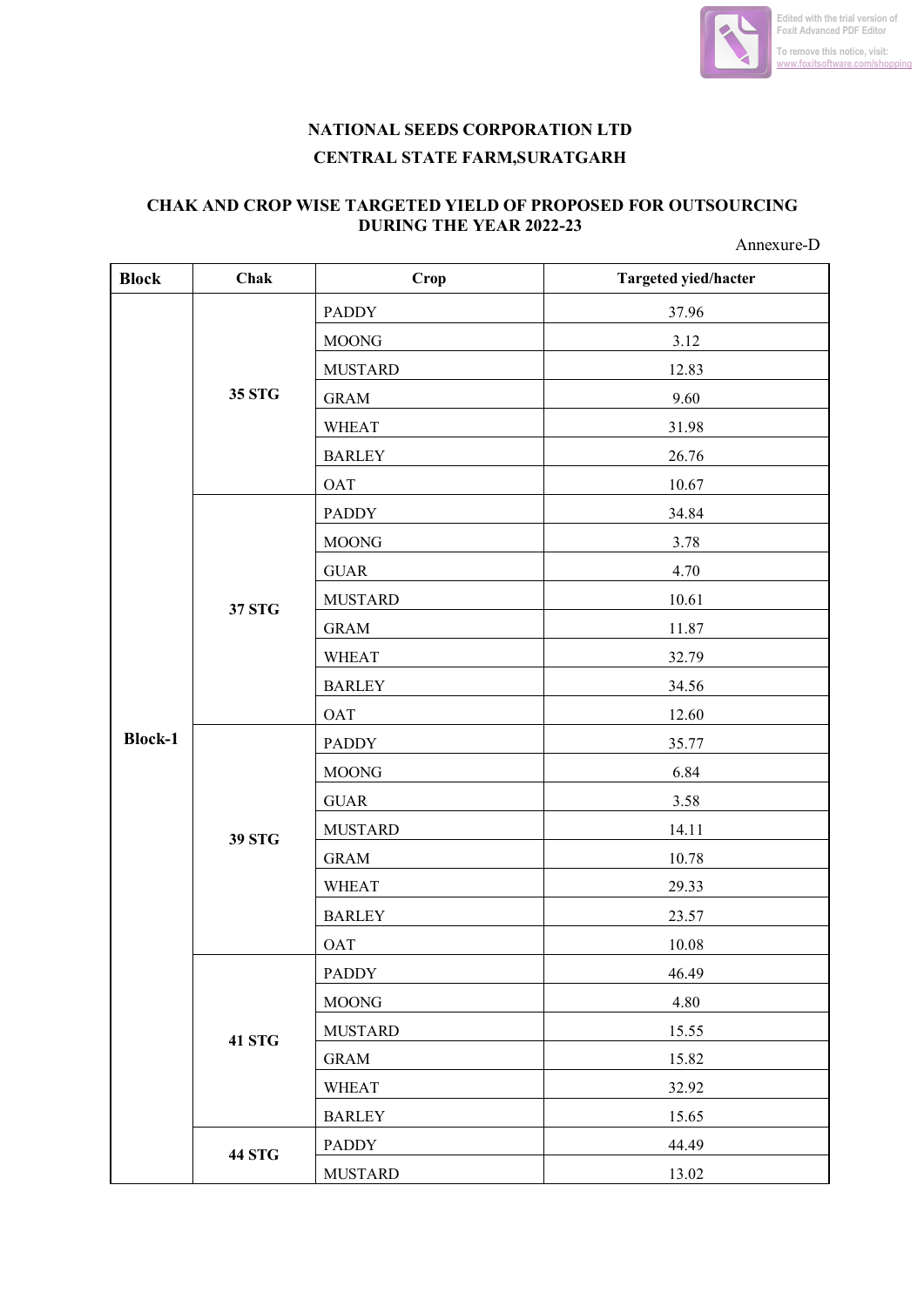

|                |               | <b>GRAM</b>    | 6.72      |
|----------------|---------------|----------------|-----------|
|                |               | <b>WHEAT</b>   | 13.75     |
|                |               | <b>BARLEY</b>  | 24.29     |
|                |               | <b>OAT</b>     | 6.12      |
|                |               | <b>PADDY</b>   | 40.13     |
|                | <b>BRP-1</b>  | <b>MOONG</b>   | 6.52      |
|                |               | <b>GUAR</b>    | 4.51      |
|                |               | <b>MUSTARD</b> | 16.38     |
|                |               | <b>GRAM</b>    | 10.43     |
|                |               | <b>WHEAT</b>   | 31.75     |
|                |               | <b>BARLEY</b>  | 14.00     |
|                |               | <b>OAT</b>     | 17.10     |
|                |               | <b>PADDY</b>   | 49.89     |
|                |               | <b>MOONG</b>   | 9.44      |
|                |               | <b>MUSTARD</b> | 16.06     |
|                | <b>BRP-3</b>  | <b>GRAM</b>    | 11.98     |
|                |               | <b>WHEAT</b>   | 34.19     |
|                |               | <b>BARLEY</b>  | 43.41     |
|                |               | <b>OAT</b>     | 11.65     |
|                |               |                |           |
|                |               | <b>PADDY</b>   | 44.90     |
|                |               | <b>MOONG</b>   | 3.02      |
|                |               | <b>MUSTARD</b> | 8.98      |
|                | <b>33 PBN</b> | <b>GRAM</b>    | 7.95      |
|                |               | <b>WHEAT</b>   | 33.34     |
|                |               | <b>BARLEY</b>  | 15.65     |
| <b>Block-2</b> |               | OAT            | 6.74      |
|                |               | <b>PADDY</b>   | 40.32     |
|                |               | <b>MUSTARD</b> | 16.19     |
|                |               | <b>GRAM</b>    | 7.53      |
|                | $RPM-1$       | <b>WHEAT</b>   | 19.75     |
|                |               | PALAK          | 33.33     |
|                |               | <b>BARLEY</b>  | 13.09     |
|                |               | OAT            | 13.93     |
|                |               |                |           |
|                | $RPM-2$       | PADDY          | 46.15     |
|                |               | <b>MUSTARD</b> | 12.35     |
|                |               | <b>GRAM</b>    | $10.10\,$ |